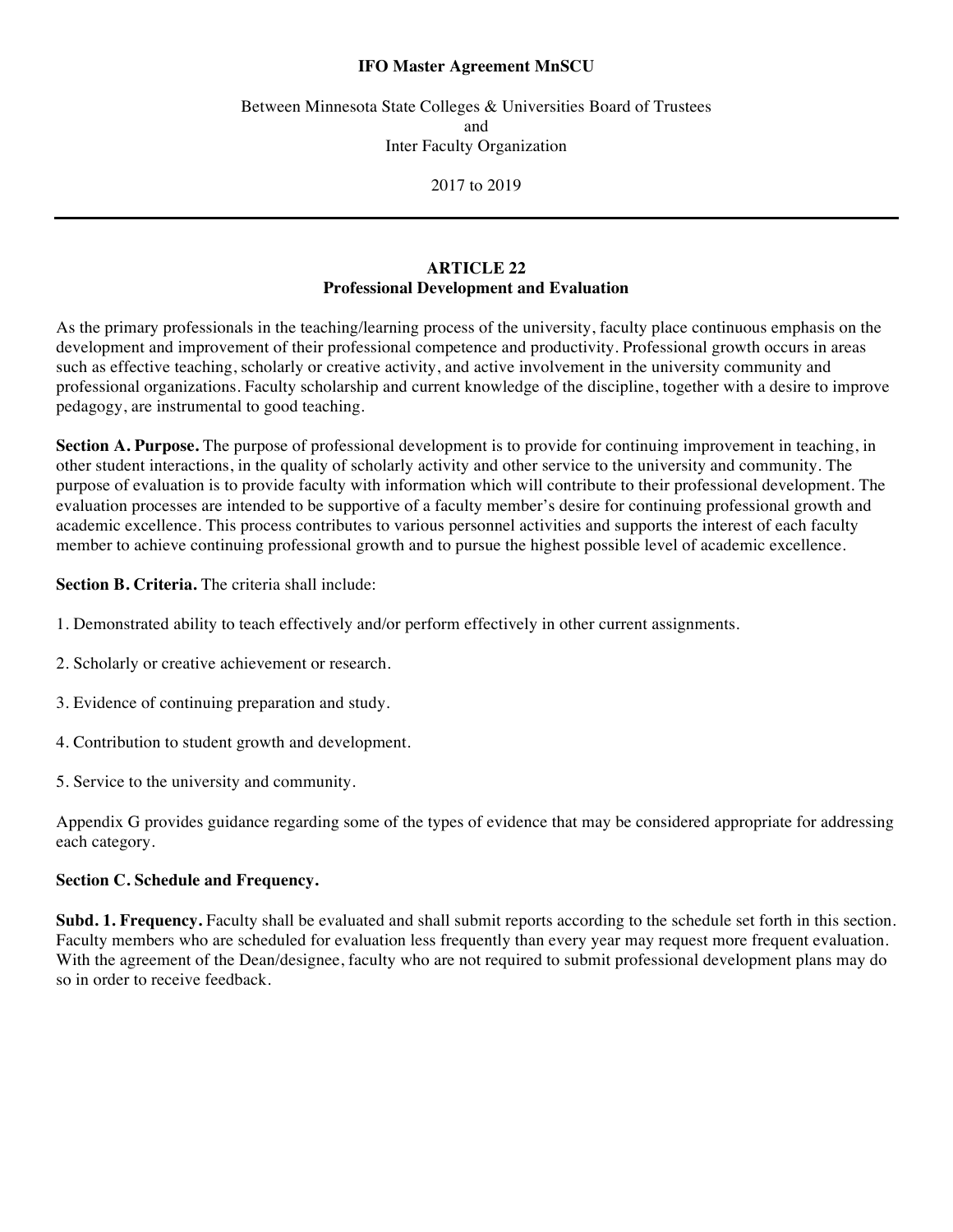| <b>Appointment Type</b>                                                     | <b>Professional</b><br><b>Development</b><br>Plan | <b>Submission of</b><br><b>Reports</b>                                                      | <b>Evaluation</b><br>Period                        |
|-----------------------------------------------------------------------------|---------------------------------------------------|---------------------------------------------------------------------------------------------|----------------------------------------------------|
| Fixed Term Faculty appointed to<br>less than .75 FTE                        | None                                              | None                                                                                        | None                                               |
| Fixed Term Faculty appointed to<br>.75 FTE or more                          | Annually                                          | Annually                                                                                    | Annual                                             |
| <b>Community Faculty</b>                                                    | None                                              | First year, every<br>other year<br>thereafter                                               | First year,<br>every two $(2)$<br>years thereafter |
| <b>Adjunct Faculty</b>                                                      | None                                              | None                                                                                        | None                                               |
| <b>Head Coaches</b>                                                         | Annually                                          | Annually                                                                                    | Annual                                             |
| Assistant Coaches, appointments<br>totaling .75 FTE or more                 | Annually                                          | Annually                                                                                    | Annual                                             |
| Assistant Coaches, appointments<br>totaling less than .75 FTE               | None                                              | None                                                                                        | None                                               |
| Probationary Faculty appointed to<br>.50 FTE or more                        | Annually                                          | Annually                                                                                    | Annual                                             |
| Tenured and Non-Tenure Track<br>Faculty below the rank of Full<br>Professor | Every two $(2)$<br>vears                          | Oral report to<br>immediate<br>supervisor in year<br>one $(1)$ . PDR in<br>year two $(2)$ . | Two $(2)$ years                                    |
| Tenured and Non-Tenure Track<br>Faculty at the rank of Full Professor       | Every four $(4)$<br>years                         | Summary report in<br>year two $(2)$ . PDR<br>in year four $(4)$ .                           | Four $(4)$ years                                   |

**Subd. 2. Schedule for Evaluation.** Except as otherwise provided herein, the President shall establish a schedule for evaluation, consisting of time tables for preparation of professional development plans, reports, and the periodic evaluation and recommendations regarding non-renewal, tenure, and promotion. The local Association shall be afforded the opportunity to meet and confer prior to implementation of this schedule. First year probationary faculty shall complete their plan by the end of fall semester, and shall complete their professional development report by the end of the spring semester. Probationary faculty in their second year shall submit their PDP within fifteen (15) working days after completion of the evaluation process of their first year.

**Section D. Professional Development Plans (PDP)** . Each faculty member required to submit a professional development plan (PDP) shall, after consultation with his/her immediate supervisor, prepare and submit a PDP for the period to be covered by the evaluation.

**Subd. 1. Plan Content.** The PDP shall include specific objectives, methods, and expected achievements in respect to the criteria in Section B. Faculty members may place different emphases on the various criteria so long as such emphases are consistent with university/college/department/program goals and objectives, and university policy. For faculty with teaching assignments, the PDP shall include a process for student assessment.

**Subd. 2. Faculty Comments.** The faculty member shall provide a copy of the plan to the chair of each department in which he/she has an appointment. The department chair(s) shall provide copies to the members of the department(s). Department members are encouraged to provide written comments on the PDP to assist the faculty member in his/her professional development and, if applicable, to provide guidance with respect to promotion and/or tenure. Written comments will be forwarded to the faculty member. The faculty member may make changes in his/her plan based on faculty comments.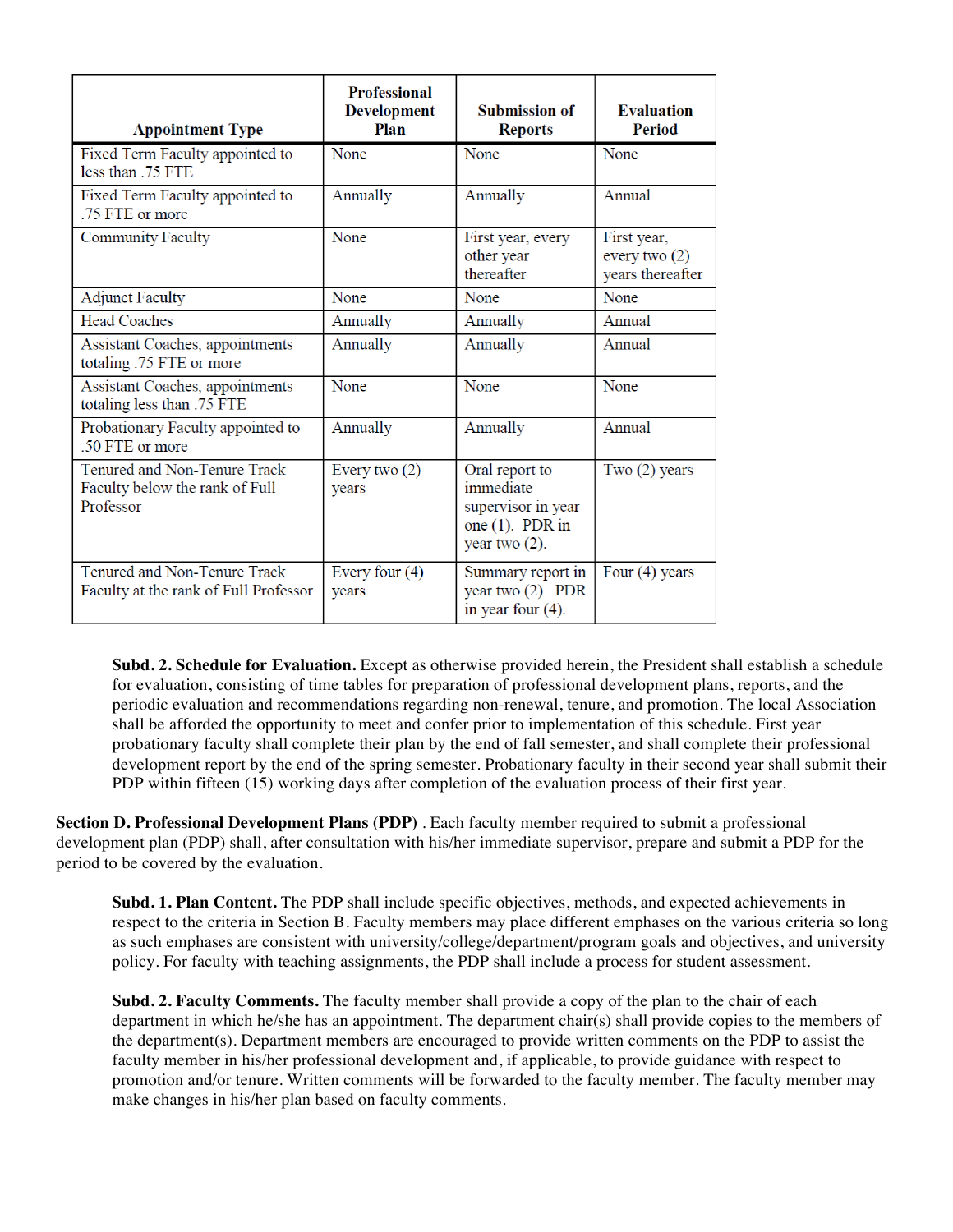**Subd. 3. Administrative Comments.** The appropriate Dean, his/her administrative designee, or other appropriate supervisor shall provide written comments on each PDP submitted for review in his/her area of responsibility. These written comments shall provide information to assist the faculty member in his/her professional development and, if applicable, to provide guidance with respect to personnel decisions. Before commenting, the Dean, his/her administrative designee, or other appropriate supervisor may consult with the department chairperson(s) and with other members of the department(s) to determine how the plan relates to university/college/department/program goals and objectives. The faculty member shall have an opportunity to respond to these comments.

**Subd. 4. Record Keeping.** Copies of the plan together with comments shall be maintained as part of the faculty member's official personnel file.

**Section E. Professional Development Reports.** At the end of the evaluation period, the faculty member shall submit a written professional development report (PDR) to the appropriate Dean/designee and/or Athletic Director/designee, together with appropriate supporting documentation.

**Subd. 1. Report Content.** The report shall describe the progress made by the faculty member in respect to achieving his/her objectives as specified in his/her PDP. If faculty members include student course assessments as part of their reports, such assessments shall be anonymous, identified only by course/section. Any other student communications or evaluations submitted with the PDR shall not be anonymous.

**Subd. 2. Faculty Comments.** The faculty member shall provide a copy of his/her PDR to the chair of each department in which he/she has an appointment. Each department chair shall provide copies to the members of the affected departments. Departments will provide written comments on the report to assist the faculty member in his/her professional development and, if applicable, provide guidance with respect to promotion and/or tenure. Written comments will be forwarded to the faculty members and the appropriate Dean, his/her administrative designee, or other appropriate supervisor. The faculty member may make changes in his/her report based on faculty comments.

**Subd. 3. Administrative Comments.** The faculty member will meet with the Dean/designee and/or Athletic Director/designee to discuss achievements made during the evaluation period. A written summary of the Dean's/designee's and/or Athletic Director's/designee's assessment of the faculty member's accomplishments in respect to his/her plan, as they relate to the criteria in Section B, together with suggestions to guide future professional development activities, and any upcoming application for tenure and/or promotion, shall be sent to the faculty member and placed in the faculty member's official personnel file. If the faculty member fails to meet the deadline, the Dean/designee and/or Athletic Director/designee shall inform the faculty member in writing that he/she has ten (10) days to comply.

**Subd. 4. Record Keeping.** Copies of professional development reports submitted pursuant to this Article together with written comments provided to the faculty member shall be sent to the appropriate chairperson(s), and to the faculty member's personnel file.

**Section F. Community Faculty Report Content.** Community faculty members shall submit a report documenting achievements under Article 22, Section B, related to Criterion 1. The report shall be submitted to the Dean/immediate supervisor at the end of each evaluation cycle. Deans/immediate supervisors shall make these reports available to departments for use in reappointment recommendations and decisions.

Section G. Post-Tenure Review. For the purpose of maintaining and improving effectiveness, tenured faculty members shall be evaluated and shall submit reports as described in this article. The Dean/designee and/or Athletic Director/designee shall submit written comments in response to written reports submitted by faculty members in accordance with this article.

**Section H. Electronic Submissions.** Faculty members may submit evaluation documents and supporting materials in electronic formats supported by the university that can be accessed by relevant faculty and administrators. Electronic signatures may be used where signatures are required.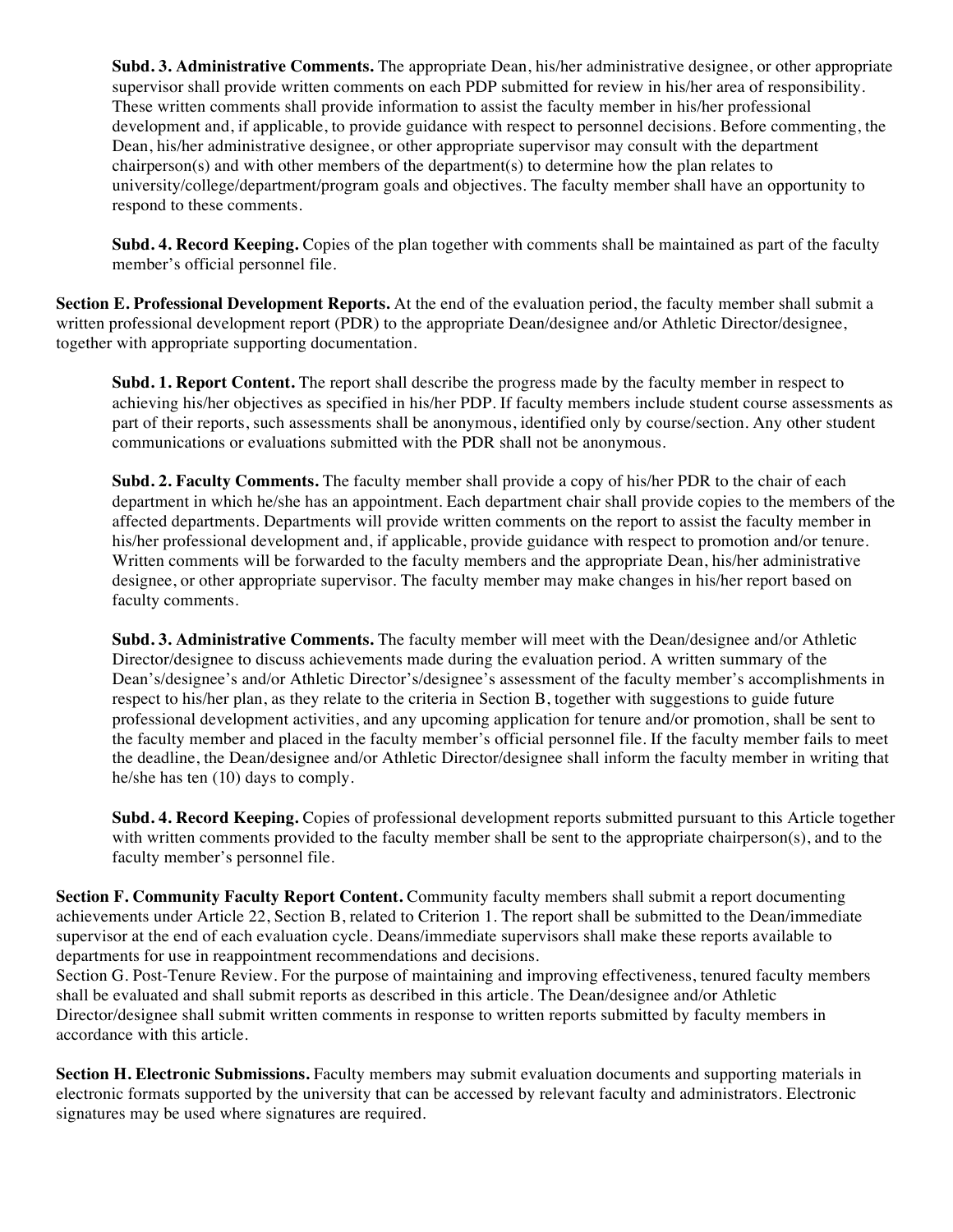## **APPENDIX G Guidelines for Evaluation**

Evaluation focuses on the five criteria set forth in Article 22, Section B, of the Agreement. This Appendix provides guidance regarding some of the types of evidence which may be considered appropriate for addressing each category, both for the department/unit in developing its goals and objectives and for the individual faculty member in preparing his/her Professional Development Plan (PDP) and Professional Development Report (PDR). It is recommended that each campus, through the meet and confer process, review this Appendix to assess how it meets institutional needs and where there are other forms of information and data which could be taken into consideration.

Article 22 notes, "As the primary professionals in the teaching/learning process of the university, faculty place continuous emphasis on the development and improvement of their professional competence and productivity." It is recommended that the department/unit encourage and the individual faculty member demonstrate continuous growth in development and improvement in the selection and reflection of evidence with each submitted PDP and PDR. Over the course of PDR submissions, the faculty member's evidence should reflect continuing professional growth.

**Criterion 1.** Demonstrated ability to teach effectively and/or perform effectively in other current assignments. The universities of the Minnesota State Colleges and Universities (MnSCU) are teaching institutions where scholarly and creative activity informs and connects disciplines and student learning.

For teaching faculty, effective teaching shall be the principal proportion of the five criteria considered in evaluation. Effective teaching begins with well informed and intellectually engaged faculty who are current in their disciplines and their pedagogies and who understand relationships among disciplines. Because teaching or other current assignments embraces activities and responsibilities beyond classroom instruction, evaluation may address effectiveness in course development, interdisciplinary course or program development and delivery, curriculum design, instructional innovation, ability to organize, analyze and present knowledge, instructional advisement, assessment of student learning, support activities for teaching and learning, and other such related activities. Evidence of effectiveness regarding non-teaching assignments will differ depending on the assignment.

The faculty member's PDR should include evidence in support of the foregoing. Faculty are encouraged to include student evaluations as evidence of ability to teach effectively. Evidence of teaching/performance effectiveness may include, but is not limited to:

- Develop and update syllabi that address established course outcomes
- Develop and update course outcomes and content
- Develop and update curriculum
- Demonstrate the use of assessments of student learning
- Provide peer evaluations and reviews of teaching/performance effectiveness
- Demonstrate the use of measures to evaluate student progress and learning outcomes
- Demonstrate effective implementation of accreditation or other professional standards
- Demonstrate the use of multicultural, anti-oppression, and/or inclusion perspectives in teaching methods and other current assignments
- Demonstrate the nature and quality of assignments
- Demonstrate the use of relevant pedagogical approaches
- Demonstrate timely and quality feedback to students
- Receive nominations or teaching awards

**Criterion 2.** Scholarly or creative achievement or research. This criterion supports one's teaching and contributes to one's field of knowledge. The advancement of knowledge and education calls for many kinds of scholarship/creative activity/research. Each may require a different approach. Evidence of scholarly or creative achievement or research may include, but is not limited to:

- published works
- works in progress
- unpublished and published reports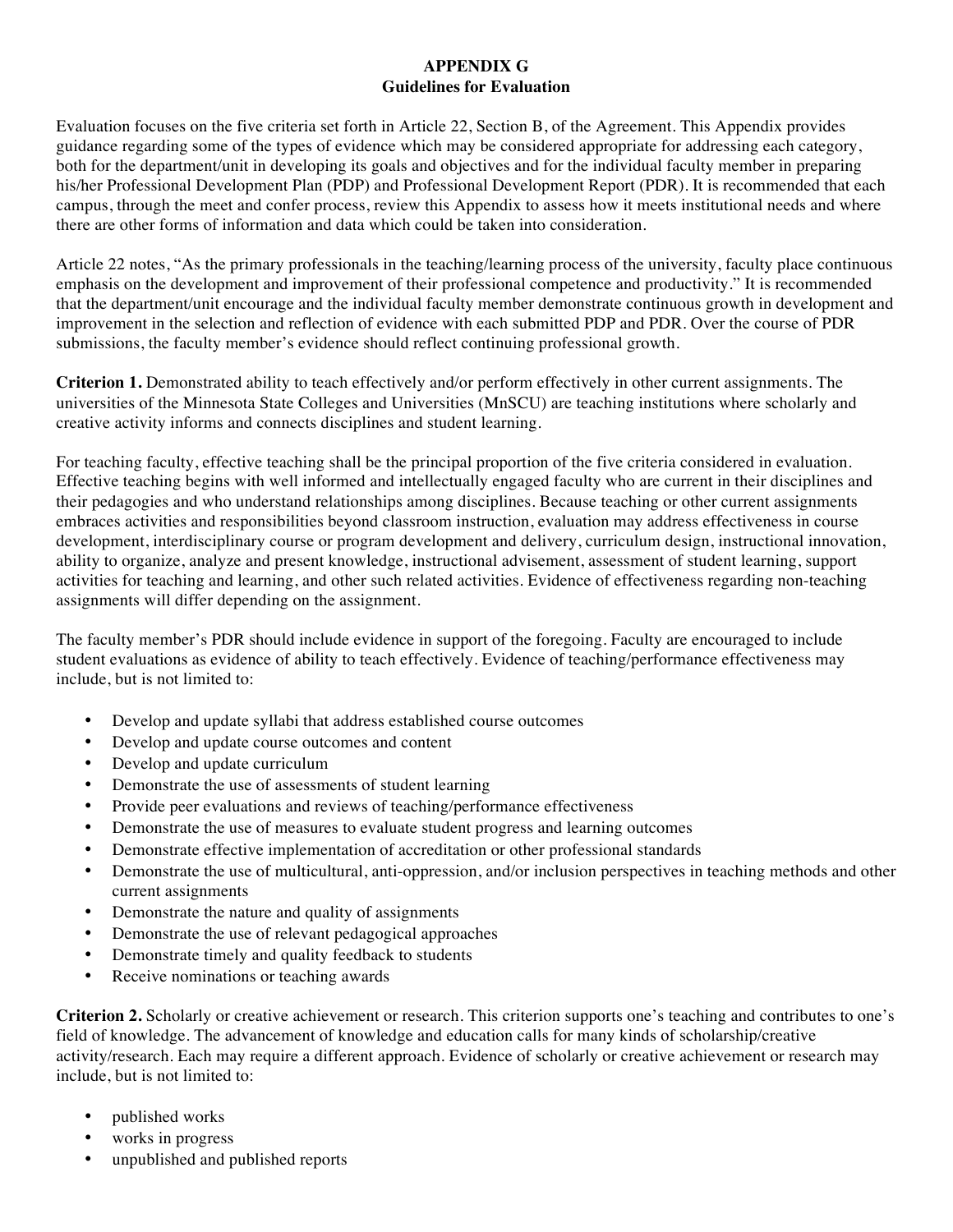- abstracts
- research briefs
- letters to the editor published in disciplinary and professional journals
- software and other technologically delivered academic products
- presentations at professional meetings
- grant applications, reports and awards
- receive nominations or scholarly awards
- invited lectures or presentations
- panels and symposia presentations
- policy analysis
- editorial or advisory roles for professional journals or publications
- evaluation panels for research funding
- exhibitions, juried shows, musical or theatrical performances
- consulting
- accreditation reports
- research projects
- collaboration in the scholarly growth of students, peers and other scholars
- research that contributes to a profession and/or to higher education including but not limited to multiculturalism, anti-oppression and inclusion topics
- third-party grants and contracts
- co-authorship of student-based research or co-development in student-based creative activity
- coaching manuals and/or playbooks

**Criterion 3.** Evidence of continuing preparation and study. Faculty are expected to engage in activities that enhance their ability to perform their duties, given the changing nature of their disciplines and changing techniques of instruction and scholarship. Continued preparation and study is a fundamental component of professional development that can be integrated into any and all areas of professional activities. Evidence of continuing preparation and study may include, but is not limited to:

- remaining current in one's professional discipline and/or special field of study
- participating in seminars, workshops and continuing education courses, and/or formal education/study
- attending professional meetings and conferences
- engaging in structured study leading to development of experimental programs, curricular proposals or revisions, and ongoing revisions to course syllabi or instructional methods reflecting currency in the discipline or its pedagogy
- participating in accreditation processes
- studying multicultural, anti-oppression, and/or inclusion topics

**Criterion 4.** Contributions to student growth and development. Faculty are expected to support student learning and growth. Contributions to student growth can be infused into any and all areas of professional activities. Evidence of contributions to student growth and development may include, but is not limited to:

- developing student-centered curricula
- providing academic and/or career advising
- contributing to student retention and graduation
- participating in and supervising any and all levels of student-based research or creative activity
- assisting in the scholarly growth of students
- mentoring students
- serving or advising student clubs, organizations or societies
- assisting students seeking graduate and professional study, scholarships, fellowships, practica and internships, employment
- providing letters of recommendation
- developing community and business partnerships to enhance job placements